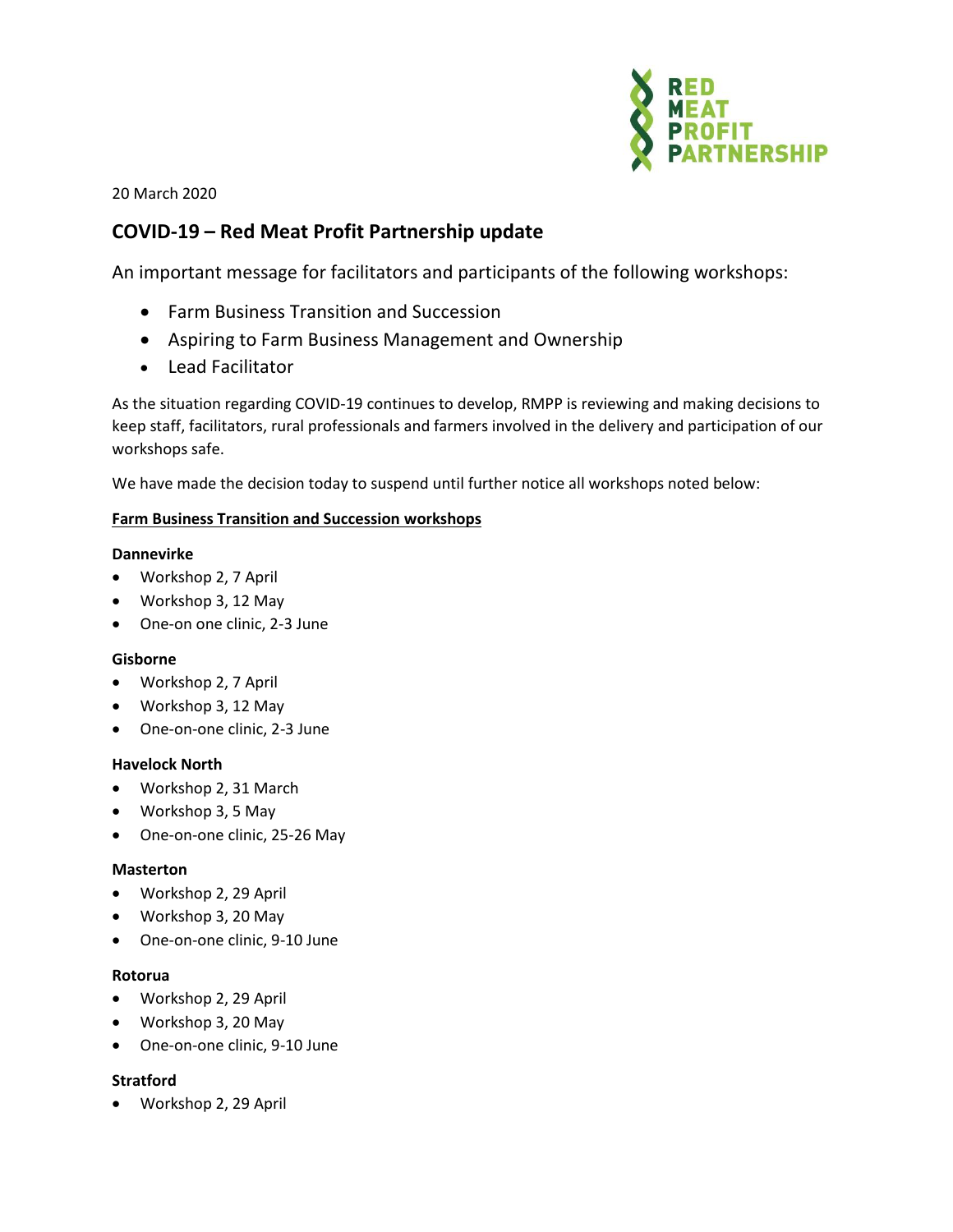

- Workshop 3, 20 May
- One-on-one clinic, 30 June-1 July

#### **Taihape**

- Workshop 2, 7 April
- Workshop 3, 12 May
- One-on-one clinic, 16-17 June

#### **Te Kuiti**

- Workshop 2, 1 April
- Workshop 3, 6 May
- One-on-one clinic, 10-11 June

#### **Whanganui**

- Workshop 2, 8 April
- Workshop 3, 13 May
- One-on-one clinic, 23-24 June

#### **Whangarei**

- Workshop 2, 5 May
- Workshop 3, 26 May
- One-on-one clinics, 16-17 June

#### **Gore**

- Workshop 2, 7 April
- Workshop 3, 12 May
- One-on-one clinic, 2-3 June

#### **Lincoln**

- Workshop 2, 12 May
- Workshop 3, 2 June
- One-on-one clinic, 30 June-1 July

#### **Rangiora**

- Workshop 2, 8 April
- Workshop 3, 13 May
- One-on-one clinic, 16-17 June

#### **Timaru**

- Workshop 2, 1 April
- Workshop 3, 6 May
- One-on-one clinic, 9-10 June

#### **Winton**